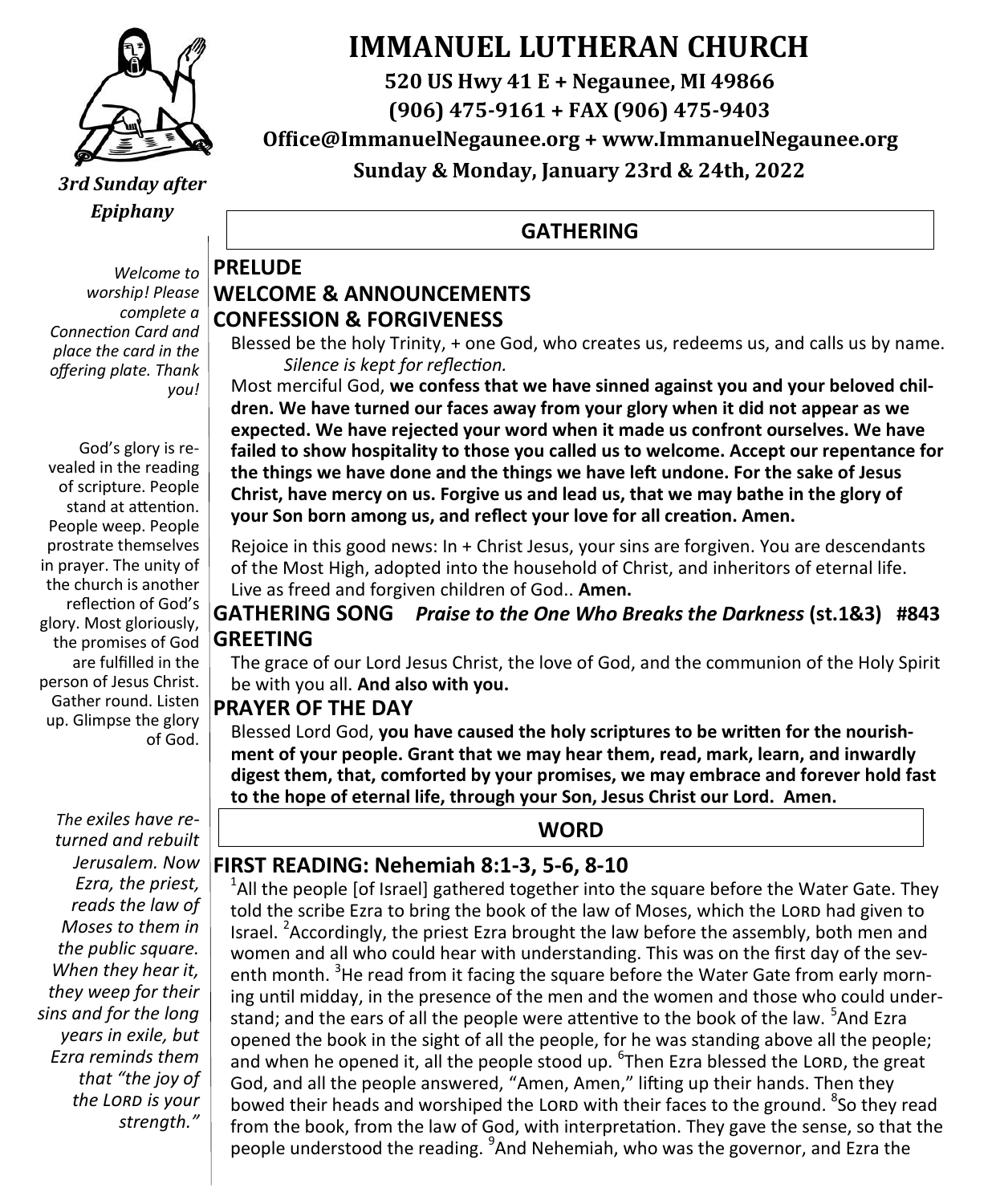priest and scribe, and the Levites who taught the people said to all the people, "This day is holy to the LORD your God; do not mourn or weep." For all the people wept when they heard the words of the law.  $^{10}$ Then he said to them, "Go your way, eat the fat and drink sweet wine and send portions of them to those for whom nothing is prepared, for this day is holy to our LORD; and do not be grieved, for the joy of the LORD is your strength." Word of God. **Word of Life. Thanks be to God. PSALM 19**  $1$ The heavens declare the glory of God, and the sky proclaims its maker's handiwork. <sup>2</sup>**One day tells its tale to another, and one night imparts knowledge to another.** <sup>3</sup> Although they have no words or language, and their voices are not heard, 4 **their sound has gone out into all lands, and their message to the ends of the world, where God has pitched a tent for the sun.** <sup>5</sup>It comes forth like a bridegroom out of his chamber; it rejoices like a champion to run its course. 6 **It goes forth from the uttermost edge of the heavens and runs about to the end of it again; nothing is hidden from its burning heat.**  $7$ The teaching of the LORD is perfect and revives the soul; the testimony of the LORD is sure and gives wisdom to the simple. 8 **The statutes of the Lord are just and rejoice the heart; the commandment of the Lord is clear and gives light to the eyes.**  $9$ The fear of the LORD is clean and endures forever; the judgments of the LORD are true and righteous altogether. <sup>10</sup>**More to be desired are they than gold, more than much fine gold, sweeter far than honey, than honey in the comb.**  $11$ Bv them also is your servant enlightened, and in keeping them there is great reward. <sup>12</sup>**Who can detect one's own offenses? Cleanse me from my secret faults.** <sup>13</sup>Above all, keep your servant from presumptuous sins; let them not get dominion over me; then shall I be whole and sound, and innocent of a great offense. <sup>14</sup> Let the words of my mouth and the meditation of my heart **be acceptable in your sight, O Lord, my strength and my redeemer. SECOND READING: 1 Corinthians 12:12-31a**  $12$ For just as the body is one and has many members, and all the members of the body, though many, are one body, so it is with Christ. <sup>13</sup>For in the one Spirit we were all baptized into one body—Jews or Greeks, slaves or free—and we were all made to drink of one Spirit. <sup>14</sup>Indeed, the body does not consist of one member but of many.  $^{15}$ If the foot would say, "Because I am not a hand, I do not belong to the body," that would not make it any less a part of the body.  $^{16}$ And if the ear would say, "Because I am not an eye, I do not belong to the body," that would not make it any less a part of the body.  $^{17}$ If the whole body were an eye, where would the hearing be? If the whole body were hearing, where would the sense of smell be?  $^{18}$ But as it is, God arranged the members in the body, each one of them, as he chose. <sup>19</sup>If all were a single member, where would the body be?  $^{20}$ As it is, there are many members, yet one *The teaching of the Lord revives the soul. (Ps. 19:7)*

body.  $^{21}$ The eye cannot say to the hand, "I have no need of you," nor again the head

*The apostle and pastor Paul uses the metaphor of the human body to describe how intimately connected we are in the church. For this struggling congregation in Corinth, Paul delivers a vital message of unity that is a mark of the church today.*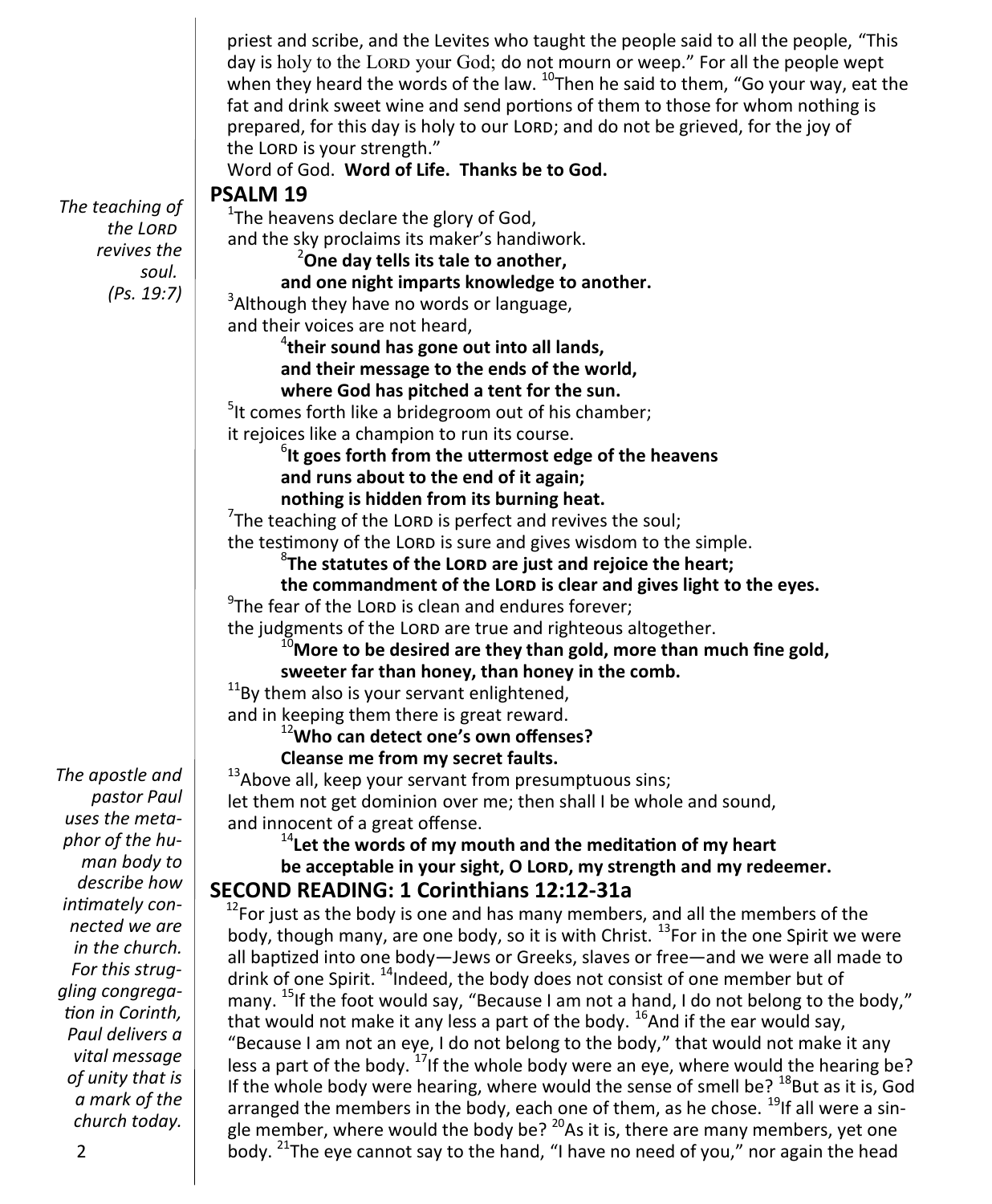to the feet, "I have no need of you." <sup>22</sup>On the contrary, the members of the body that seem to be weaker are indispensable,  $^{23}$  and those members of the body that we think less honorable we clothe with greater honor, and our less respectable members are treated with greater respect;  $24\pi$  whereas our more respectable members do not need this. But God has so arranged the body, giving the greater honor to the inferior member, <sup>25</sup>that there may be no dissension within the body, but the members may have the same care for one another.  $^{26}$ If one member suffers, all suffer together with it; if one member is honored, all rejoice together with it.  $27N$ ow you are the body of Christ and individually members of it. <sup>28</sup>And God has appointed in the church first apostles, second prophets, third teachers; then deeds of power, then gifts of healing, forms of assistance, forms of leadership, various kinds of tongues. <sup>29</sup>Are all apostles? Are all prophets? Are all teachers? Do all work miracles? <sup>30</sup>Do all possess gifts of healing? Do all speak in tongues? Do all interpret?  $31a$ But strive for the greater gifts. Word of God. **Word of Life. Thanks be to God.** 

#### **GOSPEL ACCLAMATION**

*Alleluia. The Spirit of the Lord has anointed me to bring good news to the poor, and to proclaim release to the captives. Alleluia. (Luke 4:18)*

#### **GOSPEL: Luke 4:14-21**

The holy gospel according to…

#### **Glory to you, O Lord.**

 $14$ Then Jesus, filled with the power of the Spirit, returned to Galilee, and a report about him spread through all the surrounding country.<sup>15</sup>He began to teach in their synagogues and was praised by everyone. <sup>16</sup>When he came to Nazareth, where he had been brought up, he went to the synagogue on the sabbath day, as was his custom. He stood up to read,  $^{17}$  and the scroll of the prophet Isaiah was given to him. He unrolled the scroll and found the place where it was written: <sup>18</sup> The Spirit of the Lord is upon me, because he has anointed me to bring good news to the poor. He has sent me to proclaim release to the captives and recovery of sight to the blind, to let the oppressed go free,  $^{19}$ to proclaim the year of the Lord's favor."  $^{20}$ And he rolled up the scroll, gave it back to the attendant, and sat down. The eyes of all in the synagogue were fixed on him. <sup>21</sup>Then he began to say to them, "Today this scripture has been fulfilled in your hearing."

The Gospel of our Lord.

**Praise to you O Lord.**

#### **SERMON Pastor Steve Solberg SONG** *Hail to the Lord's Anointed* **(st.1&3) #311**

**APOSTLES' CREED**

**I believe in God, the Father almighty, creator of heaven and earth.**

**I believe in Jesus Christ, God's only Son, our Lord, who was conceived by the Holy Spirit, born of the virgin Mary, suffered under Pontius Pilate, was crucified, died, and was buried; he descended to the dead. On the third day he rose again; he ascended into heaven, he is seated at the right hand of the Father, and he will come to judge the living and the dead.**

**I believe in the Holy Spirit, the holy catholic church, the communion of saints, the forgiveness of sins, the resurrection of the body, and the life everlasting. Amen.**

#### **PRAYERS OF INTERCESSION**

The Spirit of the Lord is poured out upon us in abundance; so we are bold to pray for the church, the world, and all that God has made.

*A brief silence.*

*Renew our lives that we may welcome and care for one another and that we may live and serve within the greater community of Negaunee and the world, witnessing to others your abundant love, grace, and welcome.*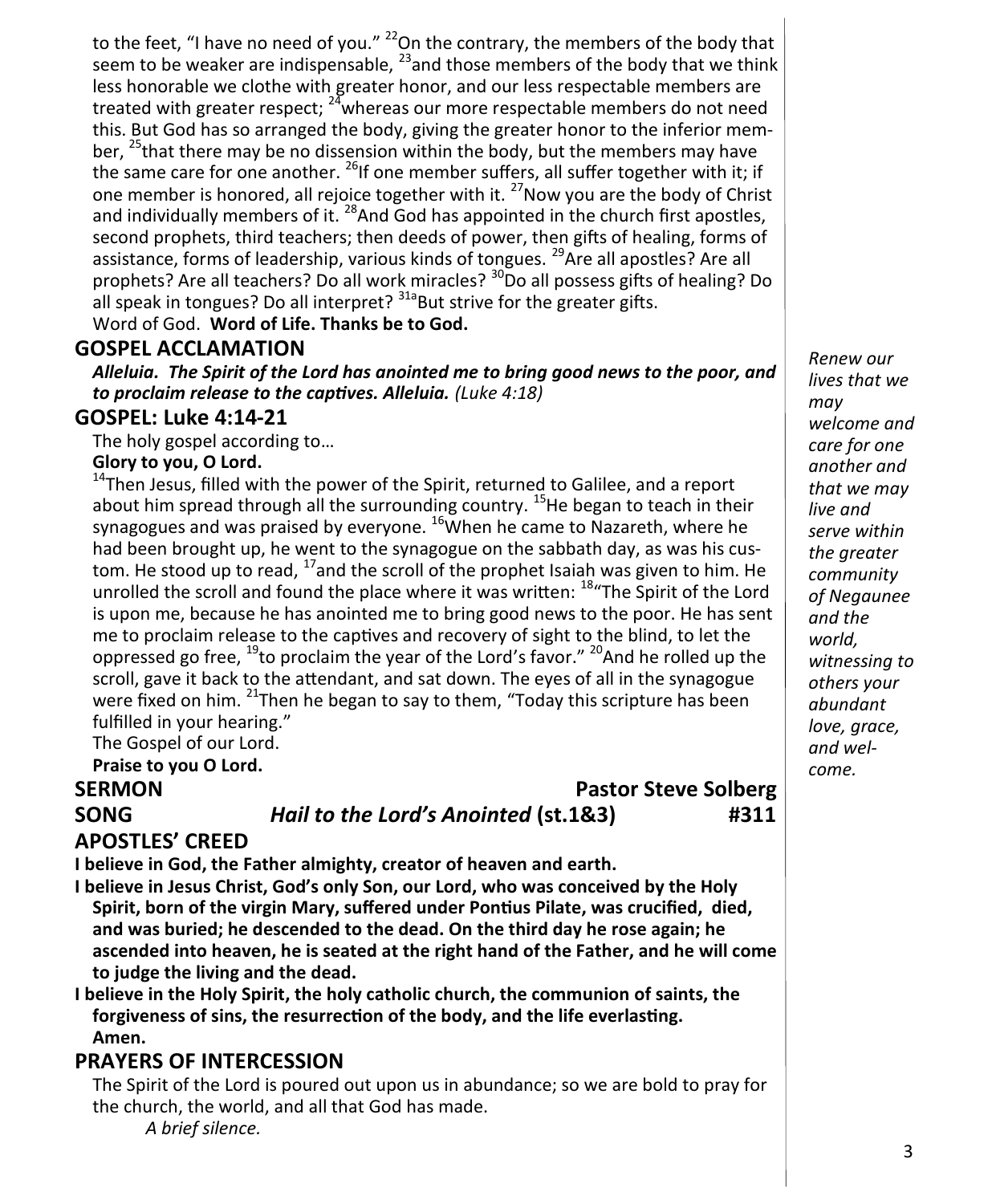*Near the beginning of Jesus' public ministry, he visits his hometown of Nazareth. In the words of Isaiah, he states and claims his identity, purpose, and mission.*

*All baptized Christians who believe this true presence are welcome and encouraged to receive Holy Communion today. Please assist your child(ren) if you wish them communed.*

*Parents, We believe that the true body and blood of Jesus Christ is in/with/under the bread and wine.* 

You reveal yourself to us in the reading of scripture. Fulfill your word through the faithful witness of your church. Send us out to bring your liberating good news to all people. God of grace, **hear our prayer.**

All creation proclaims your handiwork. Teach us to love the intricate and beautiful bodies that you have created. Bless tiny insects, enormous whales, and every creature in between. Sustain species at risk of extinction. God of grace, **hear our prayer.**

You desire that there be no dissension among us. Where we are divided in our society, nation, or world, come quickly to reunite us into one body. Ease conflict, dispel violence, and bring an end to war. God of grace, **hear our prayer.**

Anoint with your Spirit all who seek your favor. Grant provision and justice for people living in poverty, people living with disability, those living with pain, or those living under oppression. God of grace, **hear our prayer.**

Build up the body of Christ in this place. Bless the variety of ministries in this congregation. Empower us to freely welcome and deeply value each person who enters into worship and ministry among us. God of grace, **hear our prayer.**

*Here other intercessions may be offered.*

In thanksgiving we lift before you the saints for whom the promise of salvation has now been fulfilled. Tend to those who mourn. Bring us together in your everlasting glory. God of grace, **hear our prayer.**

Since we have such great hope in your promises, O God, we lift these and all of our prayers to you in confidence and faith; through Jesus Christ our Savior. **Amen.**

#### **SHARING OF CHRIST'S PEACE**

The peace of Christ be with you always. **And also with you.**

#### **MEAL**

## **OFFERING PRAYER**

**OFFERING**

Blessed are you, O God, Sovereign of the universe. **You offer us new beginnings and guide us on our journey. Lead us to your table, nourish us with this heavenly food, and prepare us to carry your love to a hungry world, in the name of Christ our light. Amen.**

#### **THANKSGIVING AT THE TABLE**

#### **THE LORD'S PRAYER**

- **Our Father, who art in heaven, hallowed be thy name, thy kingdom come, thy will be done, on earth as it is in heaven.**
- **Give us this day our daily bread; and forgive us our trespasses, as we forgive those who trespass against us; and lead us not into temptation, but deliver us from evil.**

**For thine is the kingdom, and the power, and the glory, forever and ever. Amen. COMMUNION DISTRIBUTION**

#### **PRAYER AFTER COMMUNION**

We give you thanks, gracious God**, for we have feasted on the abundance of your house. Send us to bring good news and to proclaim your favor to all, strengthened with the richness of your grace in your Son, Jesus Christ. Amen.**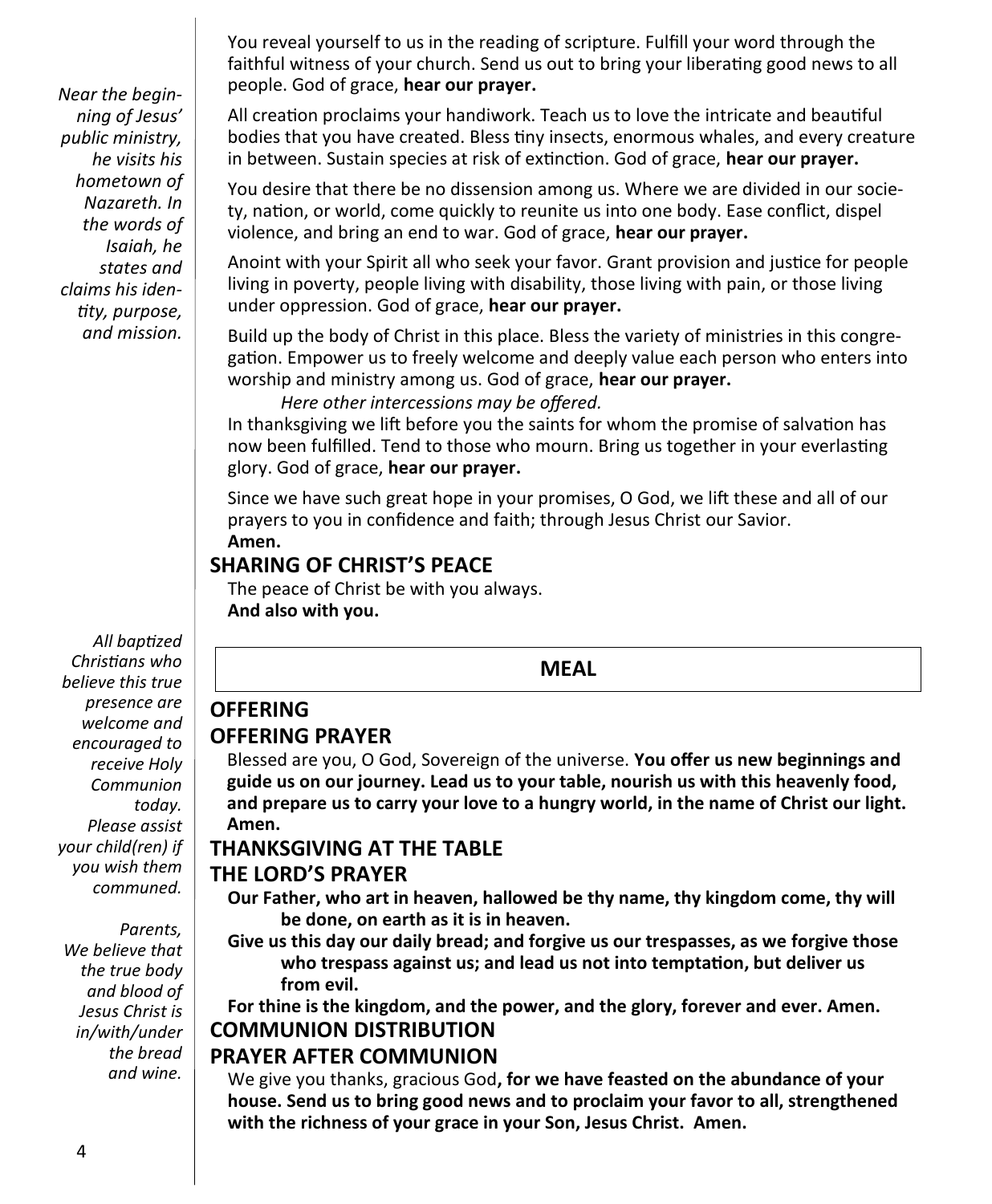#### **SENDING**

#### **BLESSING**

God, who leads you in pathways of righteousness, who rejoices over you, and who calls you by name, + bless your going out and your coming in, today and forever. **Amen.**

#### **DISMISSAL**

Go with Christ into a weary world. Share the good news.

**Thanks be to God.**

**POSTLUDE**

#### **ANNOUNCMENTS FOR THE WEEK OF January 23, 2022—January 30, 2022**

**~~~~~~~~~~~~~~~~~~~~~~~~~~~~~~~~~~~~~~~~~~~~~~~~~~~~~~~~~~~~**

### **\*BIRTHDAYS:**

 **Happy** 88th **Birthday** to *Mary Parkkonen* on January 23rd. **Happy** 91st **Birthday** to *Shirley Terzaghi* on January 26th.

**\*GIVING YOUR OFFERINGS:** Thank you for continuing to financially support our ongoing congregational mission. **NOTE:** We are phasing out the GivePlus Mobile App. Effective **January 31st, 2022**, the GivePlus Mobile app will no longer be supported. In its place, you may download the VANCO Mobile app. VANCO Mobile is a free app and offers a better user experience with easy giving options, including giving to special funds. If giving online through Immanuel's website, there is no change.

**\*SUNDAY SCHOOL:** If you are interested in Sunday School for your child(ren), there is always open enrollment for toddlers through Grade 5. The class meets at 9:15 am and classes start at 9:30 am. Go to the Facebook page for updated information, or you can always call the office (906-475-9161). Bring your child(ren) to worship with us.

### **\*CHURCH PHOTO DIRECTORY: A WORKING DRAFT OF OUR CHURCH DIRECTORY IS**

**AVAILABLE!** View it online or via the FREE mobile app today. A limited number of printed copies are also available on the upper level resource table. To view the directory online, go to **members.InstantChurchDirectory.com** and follow the prompts under "Sign In" to "Create a login now." Use your email address that you included in your directory submission and confirm it following the instructions. If you did not submit an email for directory use, you won't be able to access the directory online. There is also a free mobile app available for download at the Apple® App store in iTunes®, Google Play™ store and the Amazon Fire App Store. Simply search for "**Instant Church Directory**" to get the download. The same login protocol as above applies to the app. Need help or have questions? Please contact the church office: (906) 475-9161.

**\*REVELATION STUDY…** is underway on Thursdays at 6:00 PM both in person (fellowship hall) and online (church website). No RSVP is necessary. Just bring your Bible. Pastor Steve will provide study materials in downloadable and printed form. Explore this strange and wonderful final book of the New Testament that is best understood as a series of seven broad cycles each beginning either with the life of Christ or the beginning of the Christian Church and completed by the coming of Christ for judgment of the world.

**\*2022 CONTRIBUTION ENVELOPES WILL BE PUT IN THE OFFICE AFTER JANUARY**.



**BIRTHDAYS** 





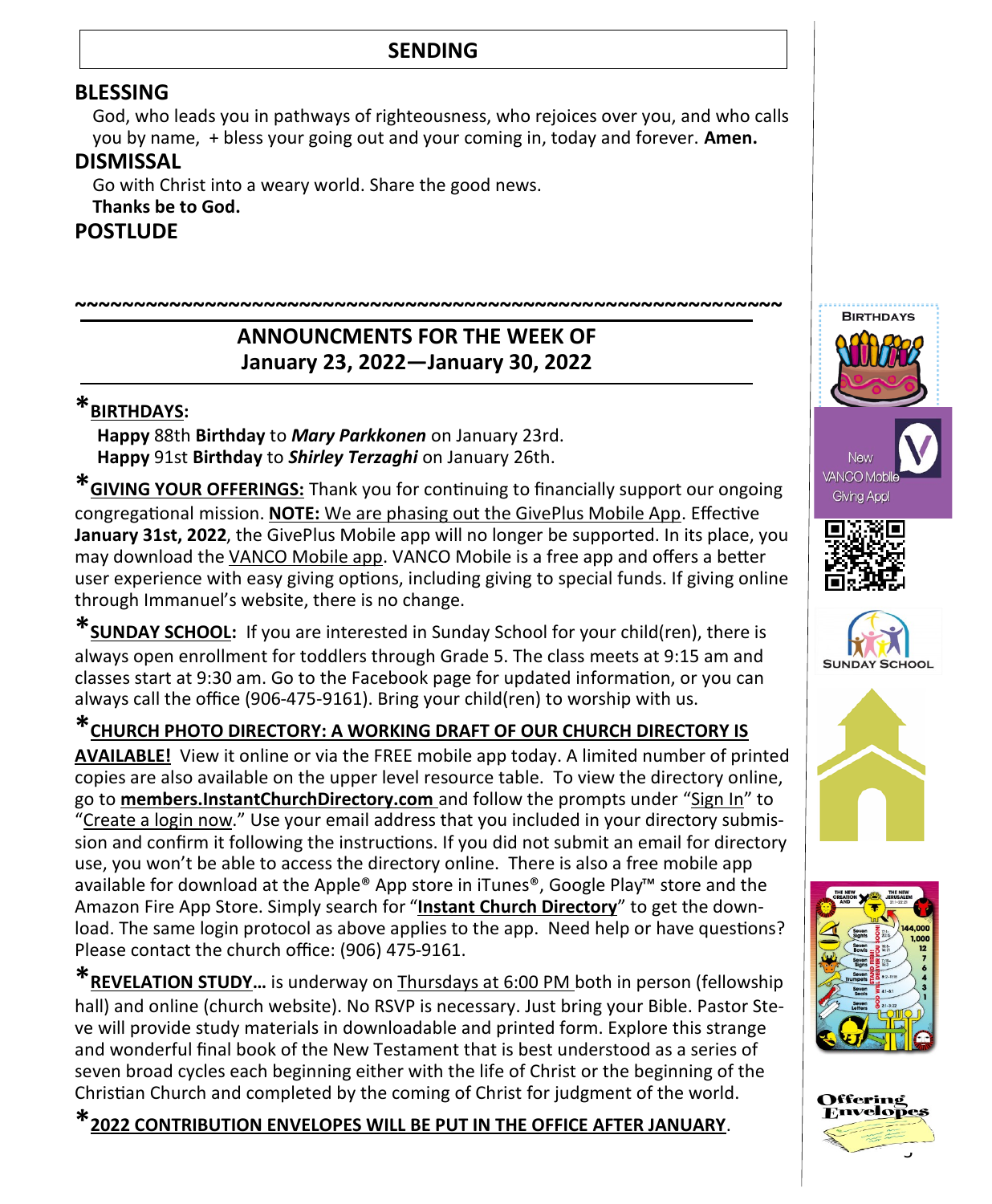

*.*

**\*LIFELONG FAITH FORMATION** Sign up for the Synod's 2022 Lifelong Faith Formation Classes (nglsynod.org/lifelong-faith-formation). The 2022 winter schedule is:

- Introduction to Biblical Hebrew 8 Sunday evening sessions
- The Samuel Series: Prayer and the Spiritual Life 7 Monday morning sessions
- The Big Picture Bible Discussion 4 Tuesday evening sessions
- The Book of Ezekiel, Part II 10 Wednesday evening sessions
- Anishinaabe Culture up to 3 Thursday evening sessions
- Dialogue with the Islamic Resource Group 2 sessions on a Thursday and Friday evening

For more information, see nglsynod.org/lifelong-faith-formation or contact Deacon Lori Ward at [lori.ward@nglsynod.org](mailto:lori.ward@nglsynod.org) or 615-519-1969 (cell).

\***PAINTING FUND RAISER** - The Painting Project Fund Raiser is on-going. Consider making a donation to this *Sanctuary Painting Fund Raiser* that was voted on after worship, November 1st. We will be raising \$15,000 to help with some of the cost involved with this Project. Thank you for any donation you can make. It will all help with the cost. Right now the total in donations is \$14,214.82. Thank you to all of you who have donated.



*\****CARE CLINIC** A baby's play-pen can be found in the Stewardship area of the church where any Care Clinic items can be placed. Needed items include: Onesies, Bibs, Socks, Newborn Hats, Sweater & Hat Set or a Hooded Sweatshirt or a Little Jacket, Sleepers, A New Outfit, Receiving Blankets, A Rattle, A Small Toy, A Hooded Towel, Washcloths, Shampoo, Lotion, Bath Bar, Diaper Rash Cream, Nail clipper, Wipes, Diapers, or Financial Support (checks made out to 'Immanuel", and in the memo line write 'Care Clinic'). Thank you for any donations you may be able to make. Pastor Tom & Luanne Skrenes are handling this Project.

# **CHOIR**

**\*THERE WILL BE** NO CHOIR PRACTICE **FOR THE MONTH OF JANUARY. STAY TUNED FOR ANY FUTURE DECISIONS. ANNOUNCEMENTS WILL BE SENT TO YOUR CELL PHONE ALONG WITH BEING PRINTED IN THE BULLETIN AND/OR ANNOUNCED IN CHURCH.**

#### **KEEP IN YOUR PRAYERS**

*~~~~~~~~~~~~~~~~~~~~~~~~~~~~~~~~~~~~~~~~~~~~~~~~~~~~~~~~~~~~~~~~~~~~~~~~*

**Pray For**: *Nancy Burton, Gerry Davidson, Dan Hendrickson, Billy Jo Kaufman, Peggy Jackson, Betty Kinnunen, Anna Laurila, John Meier, Wendy Niemi, Arianna Paananen, Don & Vera Palomaki, Joyce Peterson, Jessica Roberts, Linda Sjolund, Bob & Maxine Sylvester, Richard Toyra, and all COVID patients*.



Our Shut-ins: *Bettie Ahola, Rudy Gagnon, Charlene Kivisto, Timothy Kjellman, Betty Lukkarinen, Leo Nirva, Mary Parkkonen, Janet Penhale, Butch Pynnonen, Lillian Rivers, Paul Smith, Lynne Tossava*.

Members in the Armed Service: *Luke DeWitt, Adrianna Gustafson, Michael Gustafson, Hunter (Jessica) Hetrick, Dennis Koski, Jacque Kurian, Tanner Romback, Trevor Romback, Michael Sedlock, Ethan Wallner, Jason Wallner*, and *all Armed Services Families.*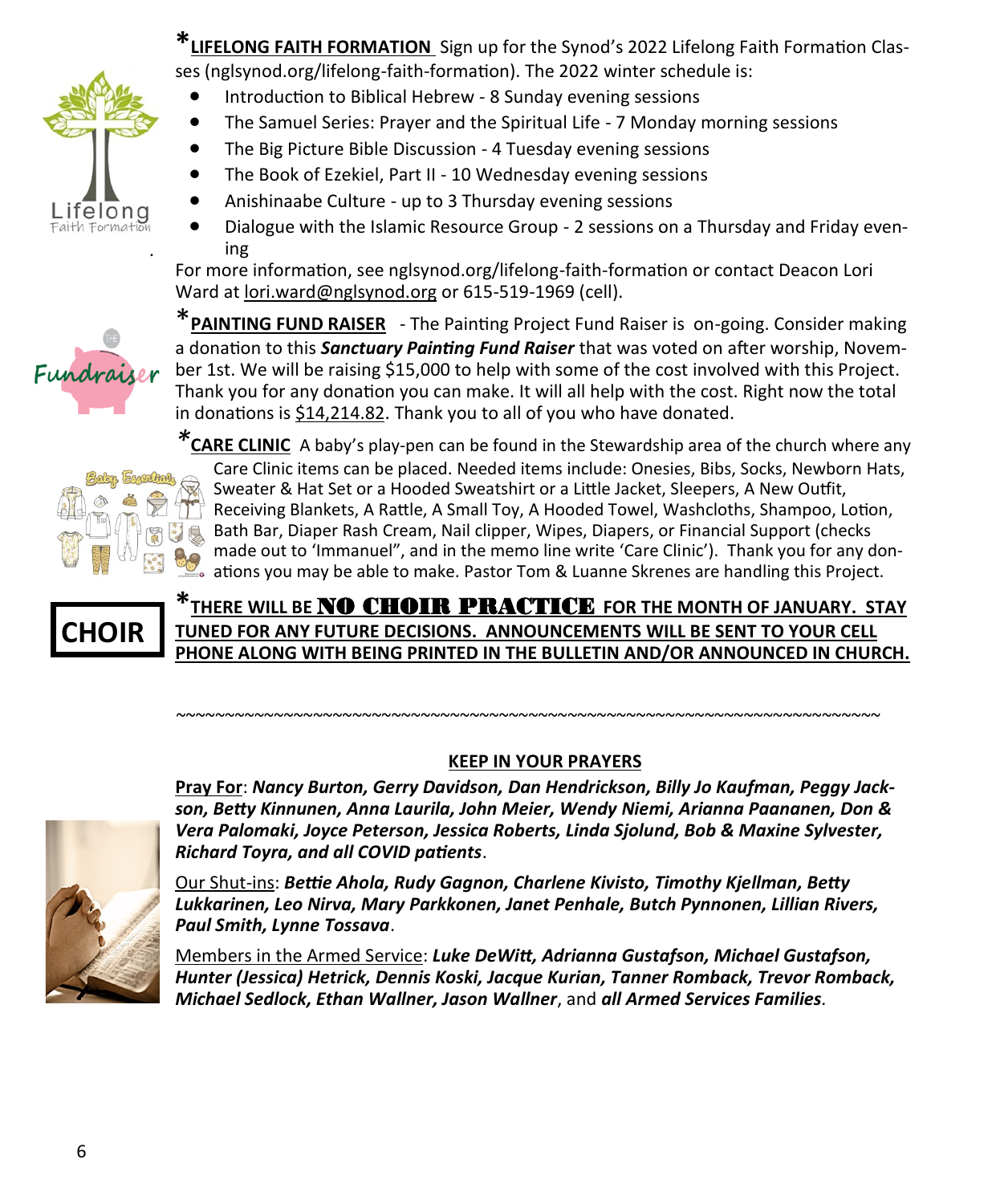# **VOLUNTEERS ASSISTING IN SERVICE**

 **SERVING IN WORSHIP:** *Pastor Steve Solberg*

#### **ORGANIST/PIANIST/MUSICIAN:** *Connie Scanlon*

**Worship Services: Sun. @ 9:30 am / Mon. @ 6 pm Office Hours: 8 am-2 pm, Monday-Thursday (or by appt.)**

#### **ASSISTING IN THE SERVICE:**

9:30 am USHERS/GREETERS – *Judy & Dave Hallgren* 6 pm USHERS/GREETERS – *Deb Hicks & Mike Frustaglio*

9:30 am LECTOR — *Martha Hayward*

9:30 am COMM. ASST.'S *– Bill Zinsser*

- 6 pm LECTOR *Jill Sladek*
- 6 pm COMM. ASST.'S *Kristine Hill-Alderton*

9:30 am Tech Team – *Tyler Moore* 6 pm Tech Team - *Need Volunteers*

V olunteena

# *~~~~~~~~~~~~~~~~~~~~~~~~~~~~~~~~~~~~~~~~~~~~~~~~~~~~~~~~~~~~~~~~~~~~~~~~~~~~~~~~~~~~~* **JANUARY'S MONTHLY MISSION**

# **JANUARY'S MONTHLY MISSION EMPHASIS**

**is our Tanzanian companion ministry relationships.** Many miles separate us, but we discover God's blessing of strengthened faith & vitality in the relationships we develop visiting and being visited by our Tanzanian brothers and sisters in Christ.



January's above-and-beyond offerings will go to our Immanuel

Companion Congregation fund, encouraging travel and connections between Yombo Lutheran Church of the Eastern and Coastal Diocese of the Evangelical Lutheran Church in Tanzania and Immanuel.

Stay tuned as future trips are planned!!!

If you wish to give above-and-beyond to this mission, please use January's mission emphasis envelope from your **2022 offering envelope box** or in some other way designate your gift. *Thank you for your generosity!* 

> Thank you for giving \$2,305.25 in December to *Room at the Inn*. The recipients will be richly blessed with your generosity! Thank you!